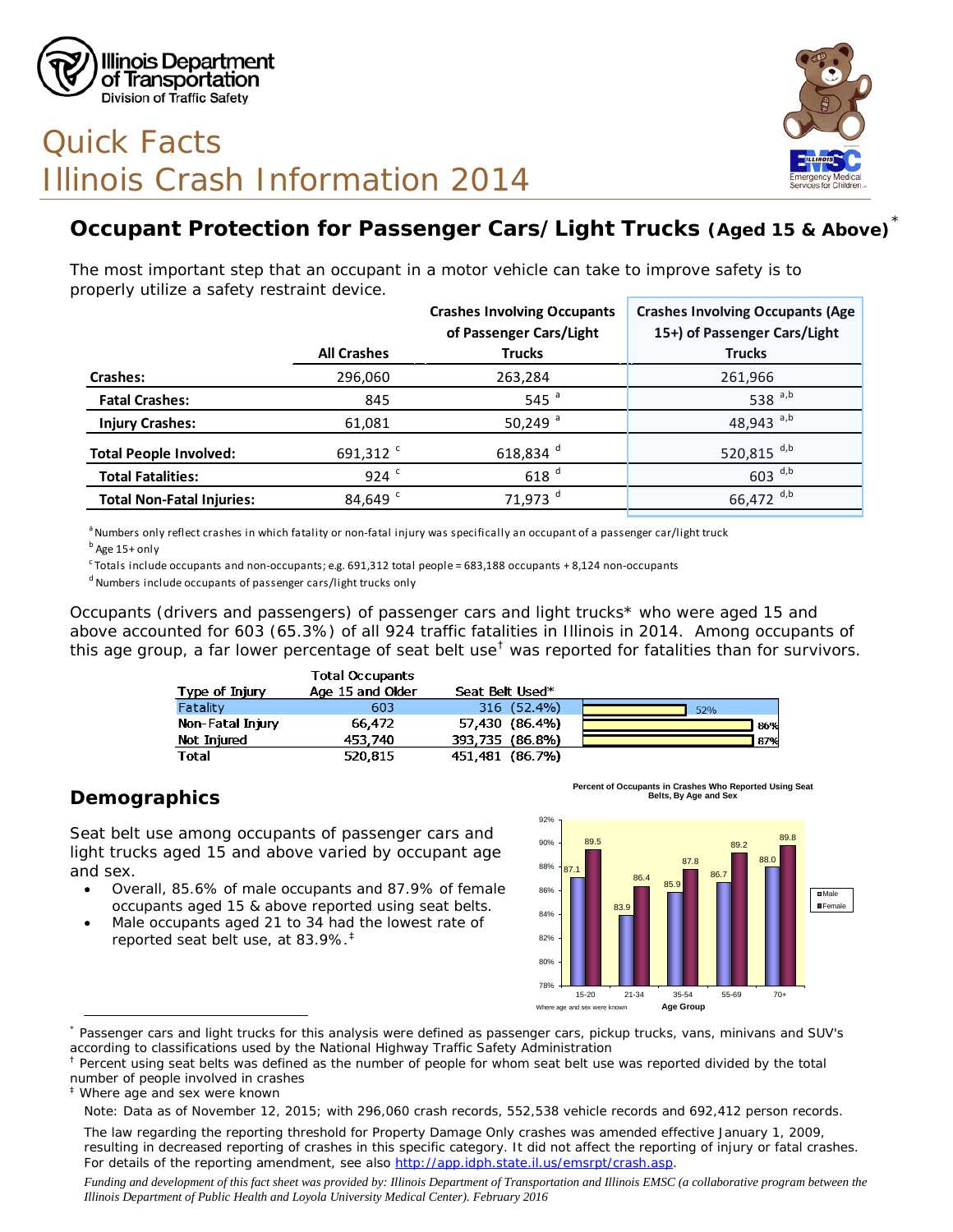#### **Type of Passenger Vehicle/Light Truck**

Rates of seat belt use among occupants of passenger cars/light trucks varied by the particular vehicle type.

- Overall, the lowest rate of seat belt use was among occupants of passenger cars (85.9%), and the highest was among occupants of SUV's  $(89.1\%)^{\$}$
- Among fatally injured occupants, the lowest rate of seat belt use was among occupants of pickup trucks (40.0%).

|                          | <b>Total Occupants</b> |                             |  |
|--------------------------|------------------------|-----------------------------|--|
| Vehicle Type/Injury Type | Age 15 and Older       | Seat Belt Used <sup>9</sup> |  |
| Passenger Car            |                        |                             |  |
| Fatality                 | 346                    | 200 (57.8%)                 |  |
| Non-Fatal Injury         | 46,100                 | 39,712 (86.1%)              |  |
| Not Injured              | 302,011                | 259,406 (85.9%)             |  |
| Total                    | 348,457                | 299,318 (85.9%)             |  |
| Pickup Truck             |                        |                             |  |
| Fatality                 | 85                     | 34 (40.0%)                  |  |
| Non-Fatal Injury         | 4,739                  | 3,981 (84.0%)               |  |
| Not Injured              | 40,268                 | 35,431 (88.0%)              |  |
| Total                    | 45,092                 | 39,446 (87.5%)              |  |
| Van/Minivan              |                        |                             |  |
| Fatality                 | 38                     | 19 (50.0%)                  |  |
| Non-Fatal Injury         | 4,754                  | 4,127 (86.8%)               |  |
| Not Injured              | 33,058                 | 28,884 (87.4%)              |  |
| Total                    | 37,850                 | 33,030 (87.3%)              |  |
| SUV                      |                        |                             |  |
| Fatality                 | 134                    | 63 (47.0%)                  |  |
| Non-Fatal Injury         | 10,879                 | (88.3%)<br>9,610            |  |
| Not Injured              | 78,403                 | 70,014 (89.3%)              |  |
| Total                    | 89,416                 | 79,687 (89.1%)              |  |
|                          | 520.815                | 451,481<br>(86.7%)          |  |

#### **Drivers, Passengers & Seat Position**

Rates of seat belt use among occupants age 15 and up of passenger cars/light trucks varied by seat position within the vehicle.

- Overall, 86.7% of drivers and 86.8% of passengers used seat belts.
- The seat belt rate was lower among fatally injured passengers (51.6%) than among fatally injured drivers (52.7%).
- Among all occupants, seat belt usage varied by seat position, with occupants in the front middle (78.7%) and back middle (80.1%) using seat belts less often than occupants seated on the left or right.\*
- Seat belt usage rates were also low (63.1%) among passengers who were exposed, enclosed, or seated elsewhere in the vehicles.\*\*

| Occupant Type/Injury | Total Occupants  |                             |                            |                  |                             |
|----------------------|------------------|-----------------------------|----------------------------|------------------|-----------------------------|
| Type                 | Age 15 and Older | Seat Belt Used <sup>§</sup> |                            | Total Occupants  |                             |
| <b>Drivers</b>       |                  |                             | Seat Position <sup>*</sup> | Age 15 and Older | Seat Belt Used <sup>§</sup> |
| Fatality             | 446              | 235 (52.7%)                 |                            |                  |                             |
| Non-Fatal Injury     | 50.915           | 44.664 (87.7%)              | Front Left                 | 429.143          | $(86.6\%)$<br>371,488       |
| Not Injured          | 376.219          | 325,617 (86.5%)             | <b>Front Middle</b>        | 1.948            | 1,533 (78.7%)               |
| Total                | 427.580          | 370,516 (86.7%)             | Front Right                | 66,674           | (89.5%)<br>59,685           |
| Passengers           |                  |                             | Back Left                  | 7.694            | 6.579<br>$(85.5\%)$         |
| Fatality             | 157              | 81 (51.6%)                  |                            |                  |                             |
| Non-Fatal Injury     | 15.557           | 12.766 (82.1%)              | <b>Back Middle</b>         | 1.746            | 1.398<br>$(80.1\%)$         |
| Not Injured          | 77,521           | 68,118 (87.9%)              | Back Right                 | 9.818            | (85.6%)<br>8,406            |
| Total                | 93.235           | 80,965 (86.8%)              | Other                      | 3.792            | $(63.1\%)$<br>2,392         |
|                      |                  |                             | Total                      | 520,815          | (86.7%)<br>451,481          |
|                      | 520.815          | 451.481 (86.7%)             |                            |                  |                             |

 $\overline{a}$ 

<span id="page-1-0"></span><sup>§</sup> Percent using seat belts was defined as the number of people for whom seat belt use was reported divided by the total number of people involved in crashes

<span id="page-1-1"></span>Where seat position was known

*Funding and development of this fact sheet was provided by: Illinois Department of Transportation and Illinois EMSC (a collaborative program between the Illinois Department of Public Health and Loyola University Medical Center). February 2016*